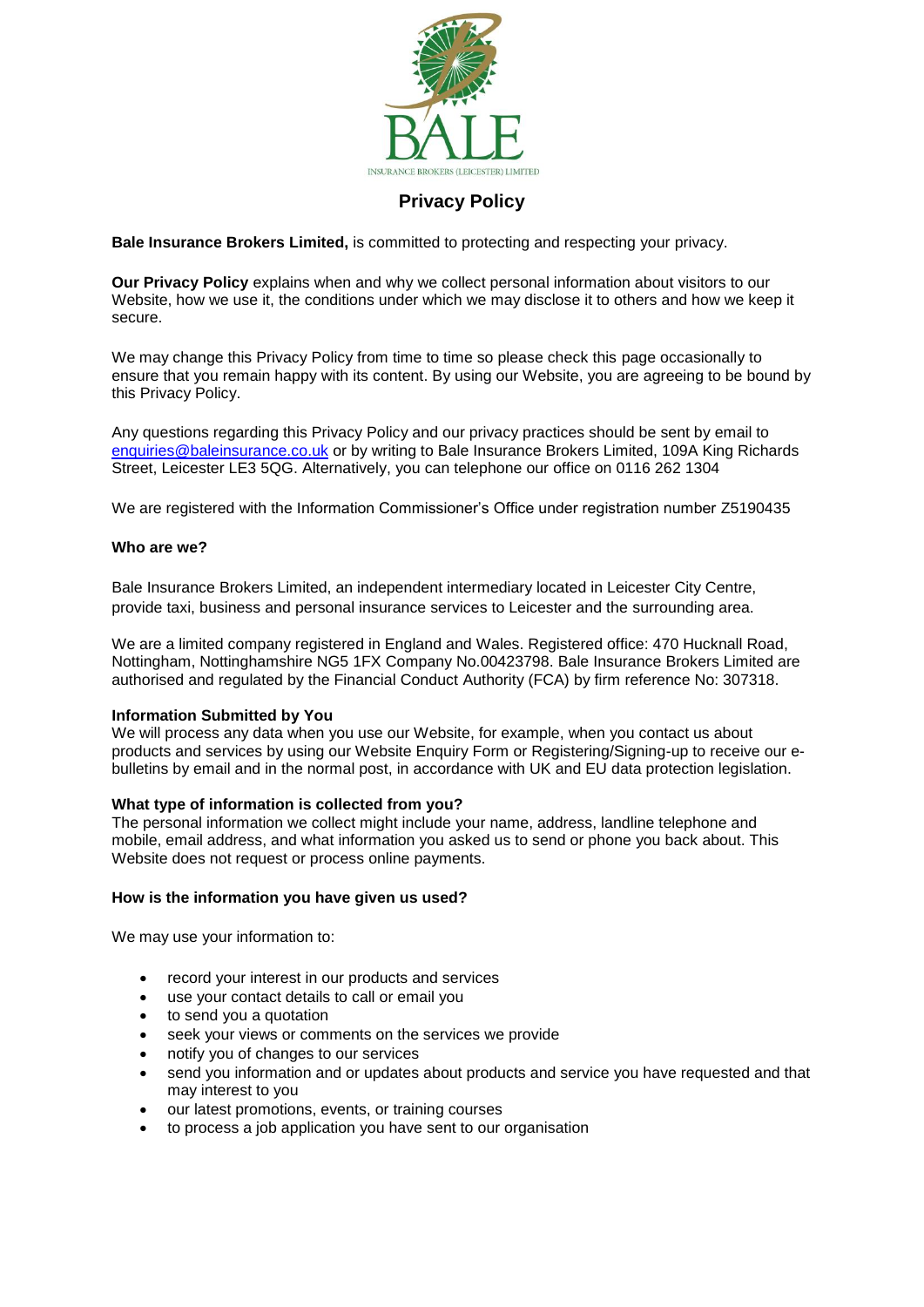

We will hold this personal data for as long as is required. If and when we are asked to remove personal data by an individual or organisation whose data we have recorded, this will be done within 72 hours or soon after. If this personal data remains relevant to one or other service we are providing to the individual or organisation, we may be legally or commercially required to hold some information to fulfil the obligations to that service.

# **Who has access to your information?**

Bale Insurance Brokers Limited will not sell or rent your information to third parties for any purpose. If having used our Website to enquire of our services, you then agree to order one or other of our services, your details may need to be given to a selected service provider of insurance (an insurer or underwriter) for legal and commercial reasons. Each will be acting as a data controller of your information and we can provide copies of their Privacy Policies. Each of these third-party providers has been carefully selected by Bale Insurance Brokers Limited with whom we have typically worked for years. All the insurers with whom we arrange insurance are regulated by the Financial Conduct Authority (FCA) and or The Prudential Regulation Authority (PRA) who each regulate UK insurance and financial services.

#### **You decide**

You can decide if you want to receive information from Bale Insurance Brokers Limited now and in the future. If you do not want to receive news, e-bulletins and any other communication from us you can telephone, email or write to our offices to stop this –

- 0116 262 1304
- enquiries@baleinsurance.co.uk
- Bale Insurance Brokers Limited, 109A King Richards Street, Leicester LE3 5QG.

#### **How you can update your information**

The accuracy of your information is important so if you change email address, or any of the other information we hold becomes out of date and inaccurate, you can telephone, email or write to our offices to update these records -

- 0116 262 1304
- [enquiries@baleinsurance.co.uk](mailto:enquiries@baleinsurance.co.uk)
- Bale Insurance Brokers Limited, 109A King Richards Street, Leicester LE3 5QG.

#### **Security protecting personal data**

When you give us personal information, we take steps to ensure that it is treated securely. We do not hold any credit or debit card payment information. More general contact details such as your name, address, telephone and email may be held on our servers. No outside party has access to these servers. Data files on these servers are regularly scanned for virus detection and protected by strong firewalls for which access passwords are regularly updated.

#### **Use of 'cookies'**

Bale Insurance Brokers Limited Website at [www.baleinsurance.co.uk](http://www.baleinsurance.co.uk/) uses 'Session Cookies' These cookies last for the session the visitor is on our site. This is helpful as it will speed-up navigation from one page to another during the visit (session). Once the visitor leaves our site the cookie stops and does not remain on the visitor's PC or phone. 'Permanent Cookies' on the other hand, as the name suggests, persist after the visitor has left a site to remain on the visitor's PC or phone. These cookies can all be turned-off and removed easily using your browser's preference settings which will vary depending on which browser you use. Bale Insurance Brokers Limited Website at [www.baleinsurance.co.uk](http://www.baleinsurance.co.uk/) does not use 'Permanent Cookies'.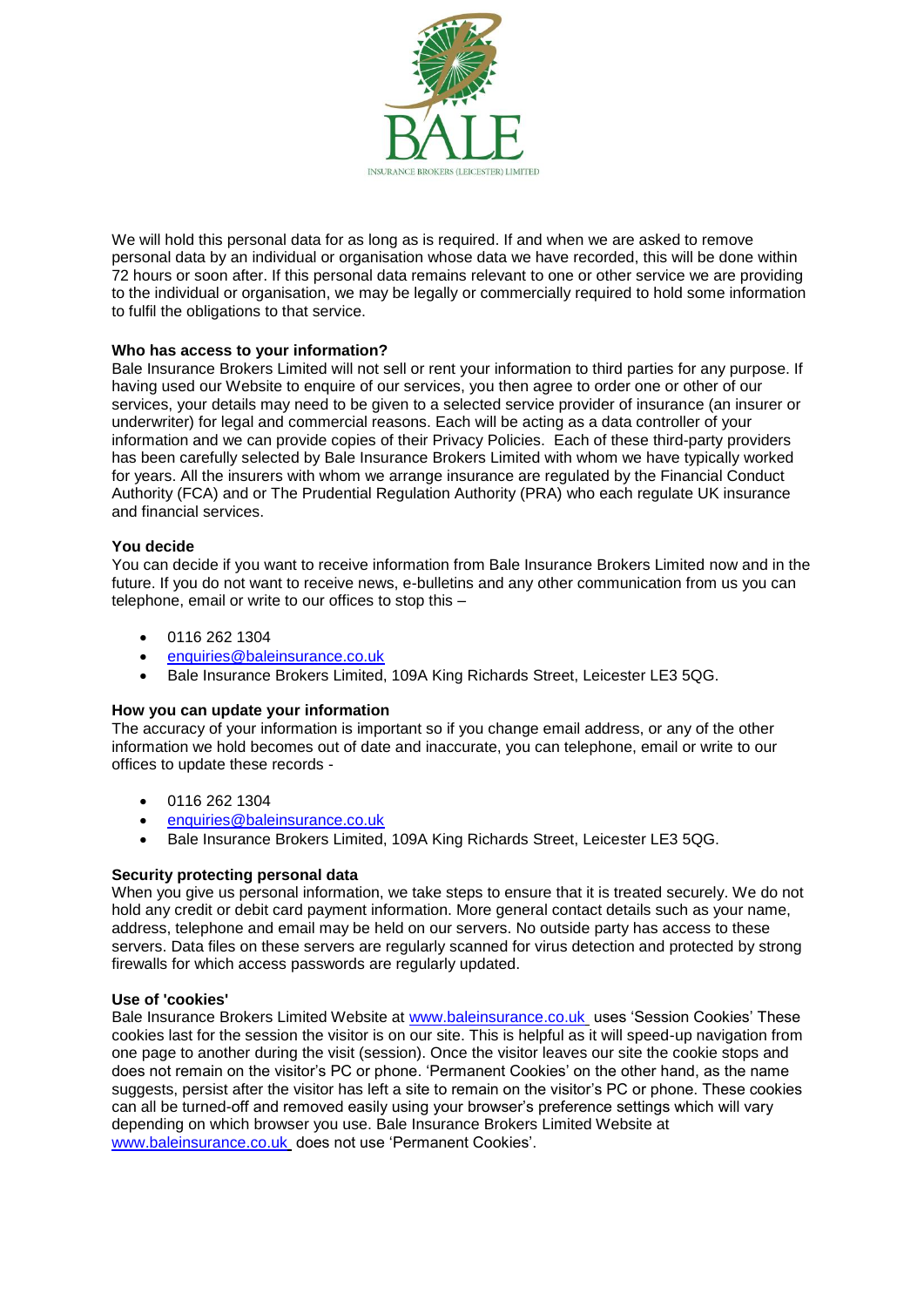

# **Links to and from external Websites**

Our Website contains links to external Websites run by other organisations. This privacy policy applies only to our Website, not those external Websites that we link to, who will have their own privacy policies. We are not responsible for these external Websites and their privacy policies and practices. In addition, if you are linked to our Website from an external site, we cannot be responsible for the privacy policies and practices of the owners and operators of that external Website and recommend that you check the privacy policy of that external site.

# **Data Stored within UK and Europe (EU)**

Our data is held on servers located in UK and Europe (EU) where data protection legislation is governed by UK and European (EU) laws and regulations. (GDPR and the UK Data Protection Act 2018)

# **Interruptions and Omissions in Service**

Every effort is made to ensure that our Website is accurate, secure and accessible at all times. However, Web and Internet connections can fail from time-to-time which is beyond our control. Although rare, service breaks are typically temporary amounting to as little as a matter of minutes in some cases. We do not accept any liability arising from any such errors, omissions, interruptions or delays or any ongoing obligation or responsibility to operate this Website (or any particular part of it) or to provide the service offered on this Website. We may vary the specification of this site from time to time without notice.

# **Your Use of our Website**

You may only use this Website for lawful purposes when seeking information. You must not under any circumstances seek to undermine the security of the Website or any information submitted to or available on it. In particular, but without limitation, you must not seek to access, alter or delete any information to which you do not have authorised access, seek to overload the system via spamming or flooding, take any action or use any device, routine or software to crash, delay, damage or otherwise interfere with the operation of this Website or attempt to decipher, disassemble or modify any of the software, coding or information on the Website.

#### **Information on our Website**

Whilst we make every effort to ensure that the information on this site is accurate and complete, we do not accept any liability arising from any inaccuracy or omission in any of the information on our Website or any liability in respect of information on our Website supplied by you, any other site user or any other person.

#### **Choice of Law and Jurisdiction**

The use of this Website and any agreements entered into through this Website are to be governed by English law. The courts of England are to have exclusive jurisdiction to settle any dispute arising out of or in connection with the use of this Website or any agreement made through this Website.

#### **Data Protection Acts 1998 (GDPR and UK DPA May 2018)**

This Act of Parliament which set out principles relating to the use of data to ensure that the rights of the person who is the subject of the data are protected under the law, the forthcoming GDPR European Directive on data protection and the UK Government's Data Protection Act (DPA) which will come into force at the same time.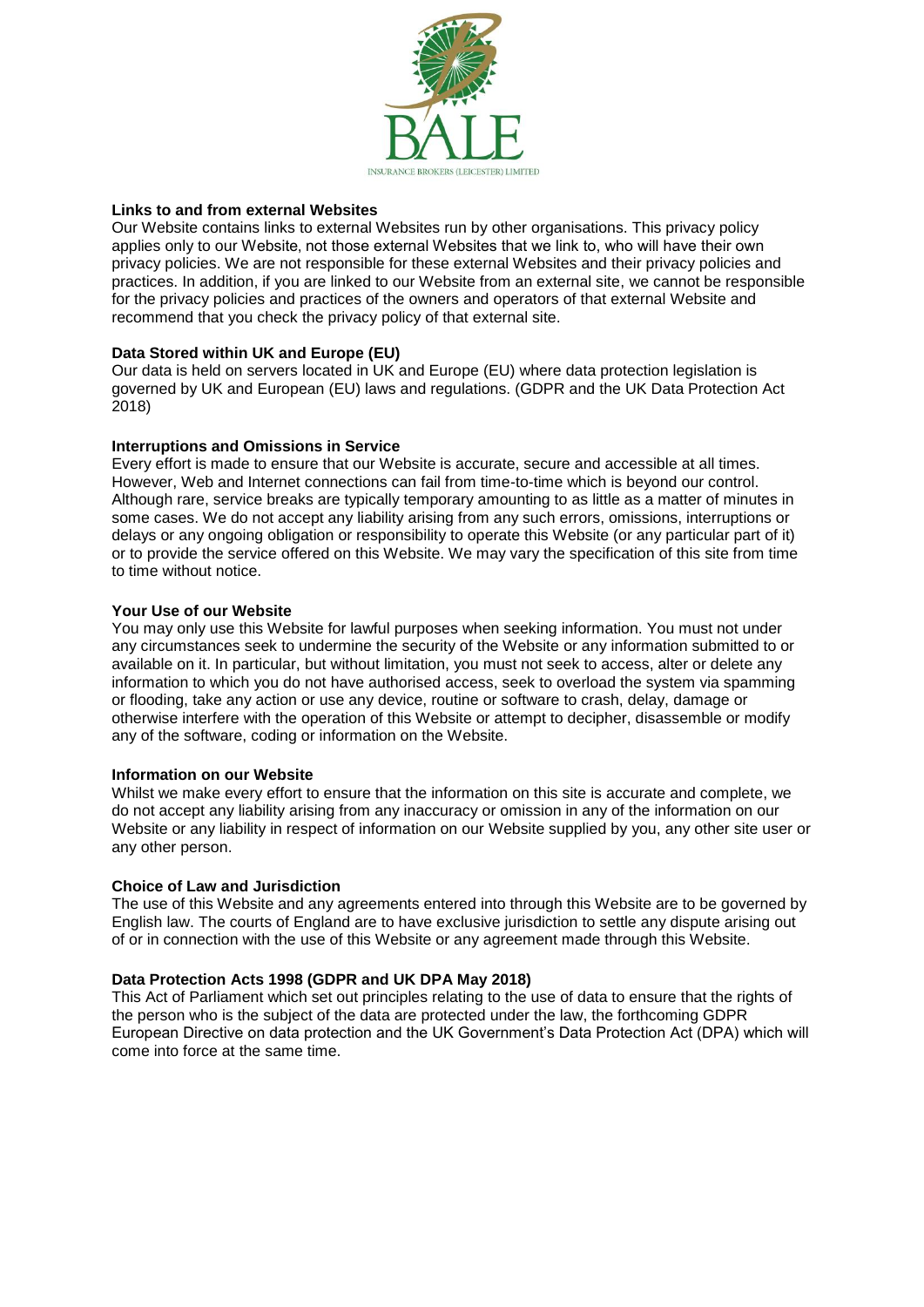

# **Personal Data**

Personal data is defined as data which relates to a living individual or organisation who can be identified from their data, or from their data and other information which is in the possession of or is likely to come into the possession of Bale Insurance Brokers Limited.

For full details of personal data and your rights, please visit the Information Commissioners Office Website at<http://www.ico.gov.uk/>

# **Third Parties**

These are companies and people other than Bale Insurance Brokers Limited.

### **Users and Visitors**

People who use our Website and register their details with us for the purposes of commenting about our site, gain more information about our services and general business activities.

# **Review of this Policy**

We keep this Policy under regular review. This Policy was last updated in July 2018.